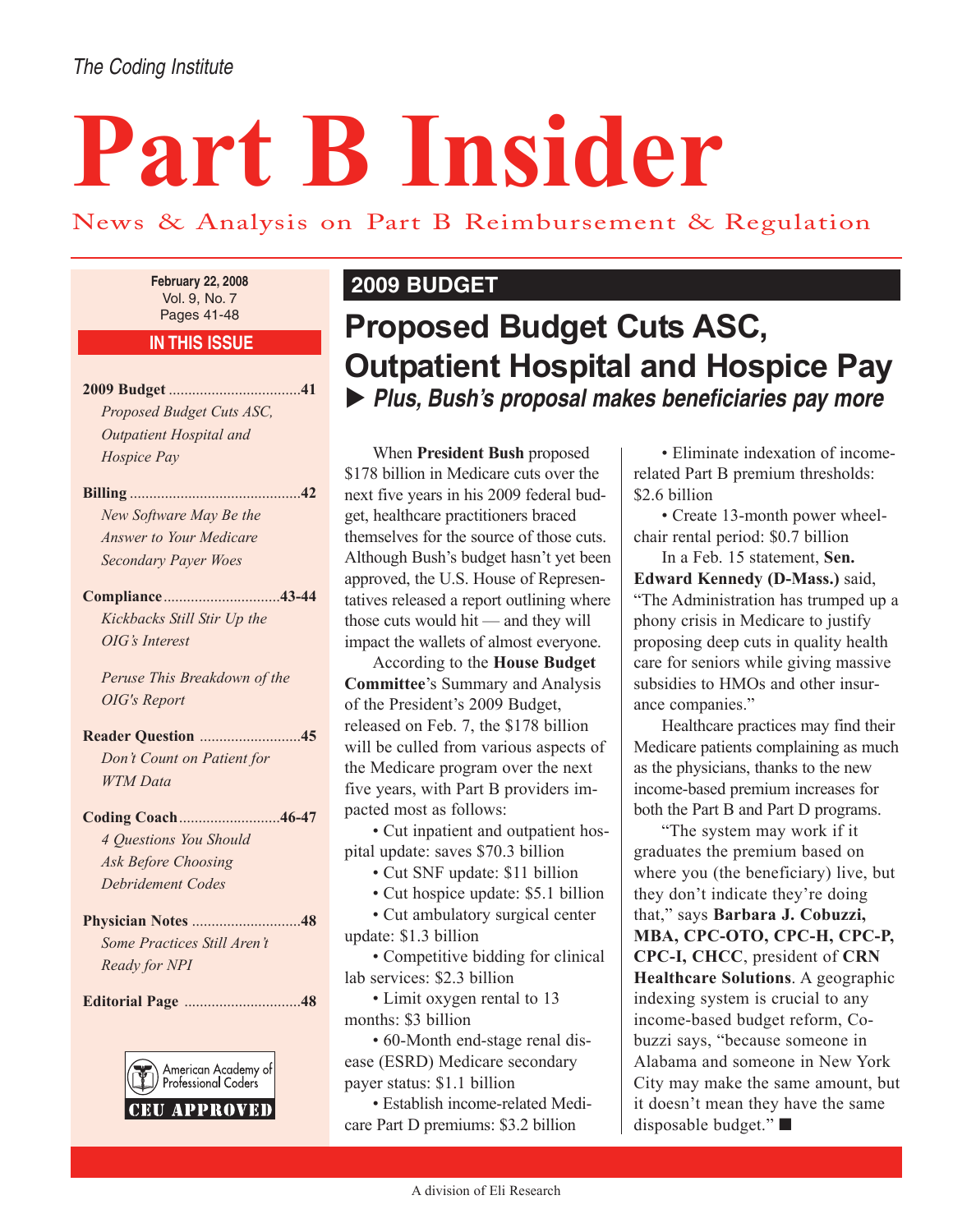#### **EDITORIAL BOARD**

**Jean Acevedo, LHRM, CPC, CHC** President and Senior Consultant Acevedo Consulting Inc. Delray Beach, Fla.

**J. Baker, PhD, CPA** Executive Director, Resource Group Ltd. Pickton, Texas

**Paul R. Belton, RRA, MBA, MHA, JD, LLM** VP Corporate Compliance, Sharp Health Care San Diego

**Suzan Berman-Hvizdash, CPC, CPC-EMS, CPC-EDS** Physician Educator UPMC-Department of Surgery AAPC Chapter Association Board of Directors Member

**Quinten A. Buechner, MS, MDiv, ACS-FP/GI/PEDS, CPC**  President, ProActive Consultants LLC Cumberland, Wis.

**Robert B. Burleigh, CHBME** Vice President Brandywine Healthcare Consulting Malvern, Pa.

**Barbara J. Cobuzzi, MBA, CPC-OTO, CPC-H, CPC-P, CPC-I, CHCC** President CRN Healthcare Solutions Tinton Falls, NJ

**Elisabeth P. Fulton, CPC, CCP, CCS-P** Coding and Auditing Department Supervisor Orthopedic Specialists of the Carolinas Winston Salem, N.C.

**Emily H. Hill, PA-C** President, Hill & Associates Wilmington, N.C.

**Maxine Lewis, CMM, CPC, CCS-P** Medical Coding Reimbursement Management **Cincinnati** 

**Crystal S. Reeves, CPC** Healthcare Consultant, The Coker Group Roswell, Ga.

**Patricia Salmon** President, Patricia M. Salmon & Associates Ltd. Newton Square, Pa.

**Theodore J. Sanford Jr., MD** Chief Compliance Officer for Professional Billing University of Michigan Health System Ann Arbor, Mich.

**Robert M. Tennant** Government Affairs Manager Medical Group Management Association Washington, D.C.

#### **BILLING**

# **New Software May Be the Answer to Your Medicare Secondary Payer Woes** ▶ Consider downloading additional software from

**your carrier or clearinghouse if necessary**

If you're wrangling with your carrier to accept your electronic Medicare secondary payer claims, you're not alone.

Approximately two years ago, several Medicare carriers told practices that they would no longer process Medicare secondary claims unless practice's submitted the claims electronically. Most billing software systems can't handle Medicare secondary claims data, however, making the process cumbersome.

Unfortunately, payers haven't streamlined their systems too much since then, and practices are still struggling with how they can collect when Medicare is the secondary payer.

"We are not having luck filing these claims," says **Vicki Williamson** of **Carrollton Ear, Nose and Throat** in Carrollton, Ga. "I was told by Medicare if my practice management system and clearinghouse did not have the capability to send these electronically, then the only way to submit them is through a program you download from their Web site." And although her payer only accepts Medicare secondary claims electronically, other carriers accept only paper claims from her. "I just think we need some consistency with the requirements," she says.

**One solution:** "Our electronic clearinghouse was able to help us

with this issue," says **Ben Willis** of **Accurate Medical Billing**. "We had to add something in the user note in our system that allowed the clearinghouse to pick it up."

Unfortunately, Willis says, "I also have to manually add the primary insurance's allowable, date of payment, how much they paid, how much they put to the patient's responsibility and for what reason, and how much the primary adjusted off and for what reason," Willis says. He then enters that information into software that his clearinghouse gave him. "It takes a little bit of time, but that seems to be the solution for us currently," Willis says.

**When is Medicare secondary?** According to Chapter 10 of Medicare's *Internet Only Manual* (IOM), "When a primary plan's payment for Medicare covered services is less than the provider's, physician's, or other supplier's charges for those services and less than the gross amount payable by Medicare, and the provider, physician, or other supplier does not accept and is not obligated to accept the primary plan's payment as full payment, then contractors can process Medicare secondary payment as appropriate."

To read the IOM's section on Medicare secondary payments, visit www.cms.hhs.gov/manuals/downloads/msp105c01.pdf  $\blacksquare$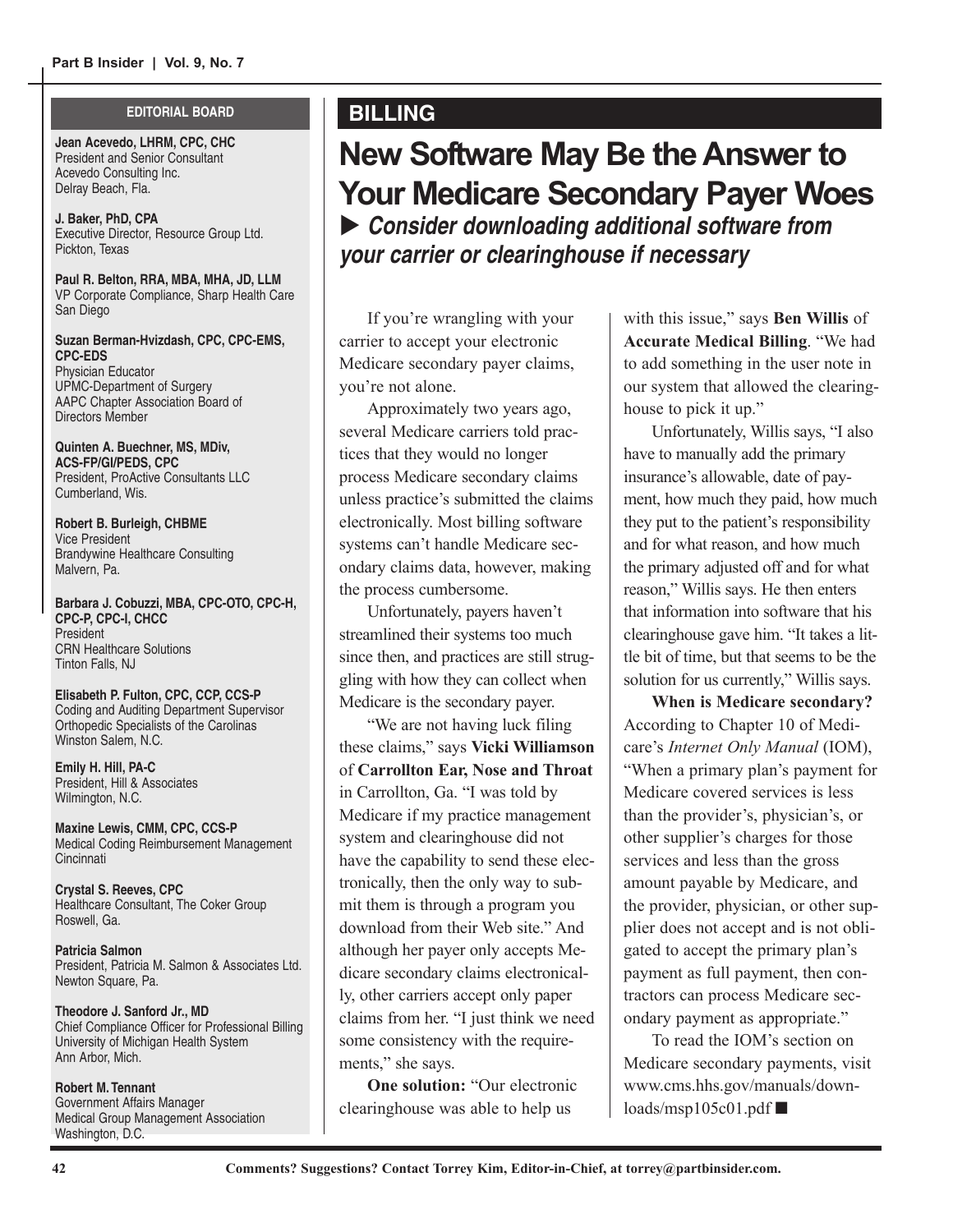### **COMPLIANCE**

### **Kickbacks Still Stir Up the OIG's Interest** ▶ The Office of Inspector General's latest report shows that Stark laws haven't **curbed some habits**

Despite the recent buzz regarding new OIG targets, the agency's most recent report shows that kickback schemes still dominate their share of audits and sanctions.

The **HHS Office of Inspector General** (OIG) recently released its Health Care Fraud and Abuse Control Program report for 2006. The report touted the program's \$2.2 billion in judgments and settlements in fiscal year 2006, adding that "in addition to these enforcement actions, numerous audits, evaluations and other coordinated efforts yielded recoveries of overpaid funds, and prompted changes in federal health care programs that reduce vulnerability to fraud. In financial year 2006, HHS collected more than \$378.4 million in HHS/OIG recommended recoveries."

The report covers several highlights of the OIG's 2006 recoveries, which deal with everything from physicians getting patients addicted to narcotics to practices submitting fake charges to unlicensed personnel operating as physicians (*see "Peruse This Breakdown of the OIG's Report on page 44 for more on the recoveries*).

Throughout the report, the OIG refers to instances of anti-kickback violations, occurring among insurers, hospitals, equipment suppliers, physician practices, medical device manufacturers and clinics. In addition to the higher-profile cases, smaller practices are more likely to encounter some basic arrangements.

One of the more common antikickback arrangements involves

space-sharing agreements. "This is an area where the OIG issued a specific Fraud Alert on the subject of physicians who sublease space to therapy practices, the principles of which are generally applicable to various arrangements between tenants and subtenants," says **Howard L. Sollins, Esq.**, of **Ober Kaler** in Baltimore.

"Certain common arrangements that are ordinarily customary in a general business context can be problematic in the physician context," Sollins says. "For instance, in some commercial lease agreements, a landlord gets a percentage of the revenues of the subtenant. You may see that in a retail location, but if you had two referring healthcare providers, one taking a percentage of the other's revenues, that could be a problem."

The OIG's February 2000 Fraud Alert addresses various rental agreements that it deems questionable, such as rental amounts that vary based on the number of referrals, or rental agreements on unoccupied spaces. The Fraud Alert also offers "safe harbor" criteria to protect legitimate arrangements.

**Avoid this misstep:** One practice's medical director recently contacted the *Insider* to explain that he requires the physical therapist (PT) who rents space from him to pay *more* in rent than he would charge other tenants because he wants to make sure the OIG doesn't view him as providing a referral inducement.

"If a physician practice has determined the fair market value of the space rental for a PT subleasing space, there is no reason to have any variance — up or down — from the fair market value," says **David C. Harlow, Esq.**, of **The Harlow Group** in Newton, Mass. "Overcharging may be just as problematic as undercharging, given the right set of circumstances," he says.

For example, the practice in the example above "seems to be focused entirely on steering clear of providing impermissible remuneration to a referral source," Harlow says. "However, one must also consider the very real possibility that some referrals flow in the other direction (physician to PT). In that case, the overpayment of rent by the PT to the physician practice may be viewed as an inducement to refer patients to the PT."

In addition, such arrangements often include more than just office space. For example, the sublessee the PT in the example above, "is likely also receiving utilities and building services, which are likely covered by the lease and sublease payments, and may also be receiving other goods and services whose value has not been quantified, such as physician practice front office staff assisting with the day-to-day operations of the PT office practice on an ad hoc basis, linens,other consumables, etc.," Harlow says. "All of these goods and services must be quantified, priced and paid for in order to steer clear of prohibited inducements to refer." ■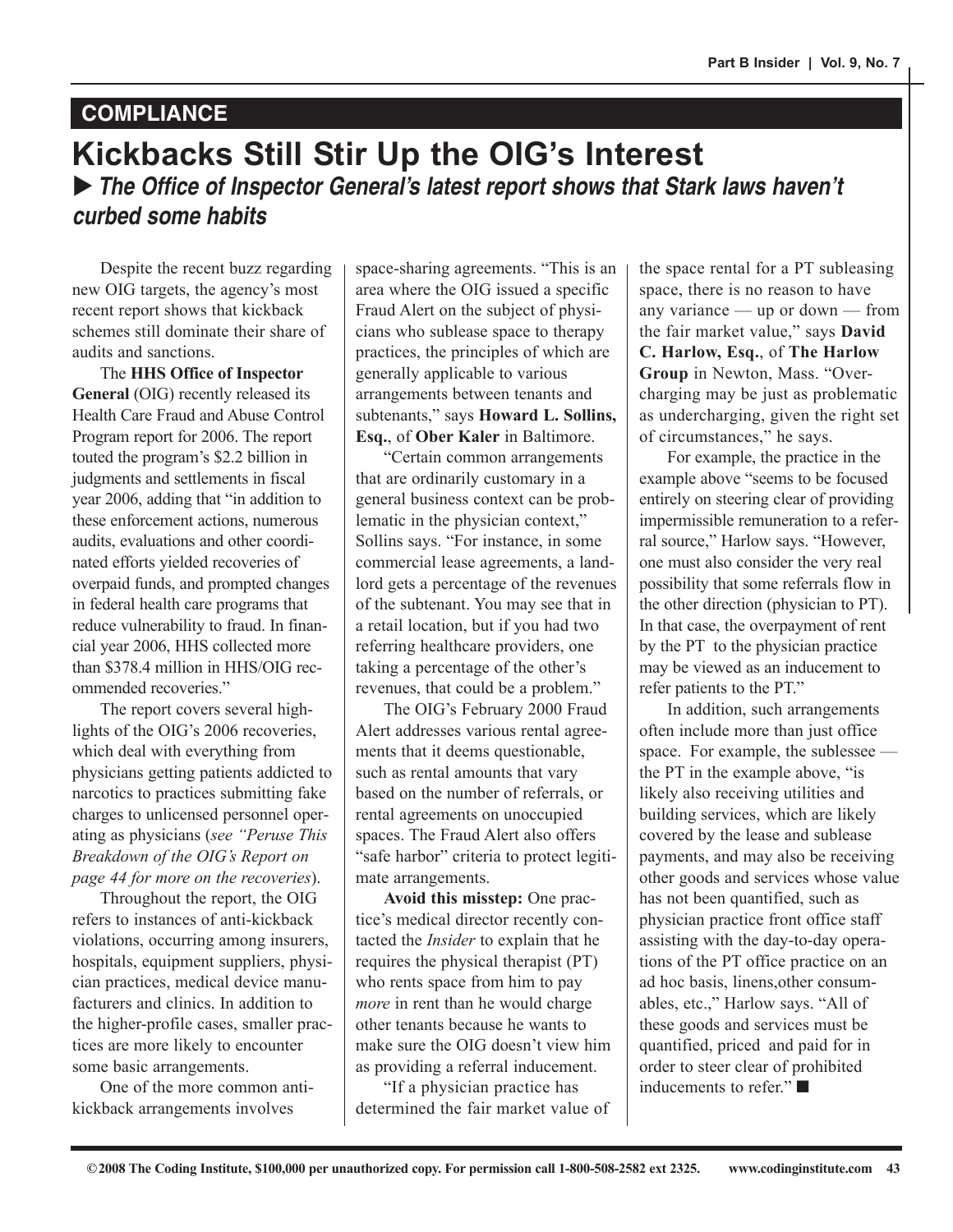#### **COMPLIANCE**

## **Peruse This Breakdown of the OIG's Report** ▶ No entities were spared by the OIG in 2006

| If you want to know who got caught in the OIG's net<br>in 2006, we've got a breakdown for you.<br>The HHS Office of Inspector General's (OIG's)<br>recently-released Health Care Fraud and Abuse Control |                                                                                                                                                                                                                                                                                                                                                                                                                                                      | Program report for 2006 offers examples of several OIG<br>recoveries. The following breakdown can show you just<br>what the government discovered so you can avoid facing<br>the same fate:                                                                                                                                                        |  |  |  |
|----------------------------------------------------------------------------------------------------------------------------------------------------------------------------------------------------------|------------------------------------------------------------------------------------------------------------------------------------------------------------------------------------------------------------------------------------------------------------------------------------------------------------------------------------------------------------------------------------------------------------------------------------------------------|----------------------------------------------------------------------------------------------------------------------------------------------------------------------------------------------------------------------------------------------------------------------------------------------------------------------------------------------------|--|--|--|
| Physician fraud:                                                                                                                                                                                         | One physician hired an unlicensed practitioner, referred to that practitioner as<br>"doctor" and allowed the practitioner to treat patients and write prescriptions. The<br>physician billed insurers for the practitioner's services, but claimed that the physi-<br>cian personally performed the services. Both practitioners pled guilty and were<br>sentenced to two months of imprisonment and asked to repay \$160,000.                       |                                                                                                                                                                                                                                                                                                                                                    |  |  |  |
|                                                                                                                                                                                                          | One dermatologist was sentenced to 20 years in prison and asked to pay<br>\$880,000 in restitution for providing kickbacks that weren't always monetary -<br>some kickbacks involved medically unnecessary prescriptions for addictive sub-<br>stances. The physician would offer the prescriptions to induce patients to return<br>to the practice and would then bill insurers for the visit, even though the physi-<br>cian provided no services. |                                                                                                                                                                                                                                                                                                                                                    |  |  |  |
| <b>Nonphysician practitioners:</b>                                                                                                                                                                       | One audiologist faced 78 months in prison and \$868,000 in restitution for<br>billing Medicare for hearing aids, speech therapy and other services, despite the<br>fact that the audiologist had no physician referral for the services and no license<br>to render them.                                                                                                                                                                            |                                                                                                                                                                                                                                                                                                                                                    |  |  |  |
| <b>Device manufacturers:</b>                                                                                                                                                                             | Medtronic Inc. paid the government \$40 million to settle allegations that it paid<br>kickbacks (in the form of lavish trips, sham consulting agreements and other<br>types) to physicians to induce them to use Medtronic's spinal products.                                                                                                                                                                                                        |                                                                                                                                                                                                                                                                                                                                                    |  |  |  |
| <b>Podiatrists:</b>                                                                                                                                                                                      | trimming took place.                                                                                                                                                                                                                                                                                                                                                                                                                                 | One podiatrist faced 78 months in prison and \$528,000 in restitution for billing<br>services under other podiatrists' names without their permission because the podi-<br>atrist had been excluded from Medicare for defaulting on student loans. In addi-<br>tion, the podiatrist billed Medicare for complex procedures when in fact only nail- |  |  |  |
| <b>Chiropractors:</b>                                                                                                                                                                                    | the products.                                                                                                                                                                                                                                                                                                                                                                                                                                        | One chiropractor was sentenced to more than 12 years in prison and ordered to<br>pay \$1.5 million in restitution for handing out \$100 back braces to senior citi-<br>zens at group presentations and billing federal programs \$1,300 per brace for                                                                                              |  |  |  |

To read the OIG report in its entirety, visit www.oig.hhs.gov/publications/docs/hcfac/hcfacreport2006.pdf. ■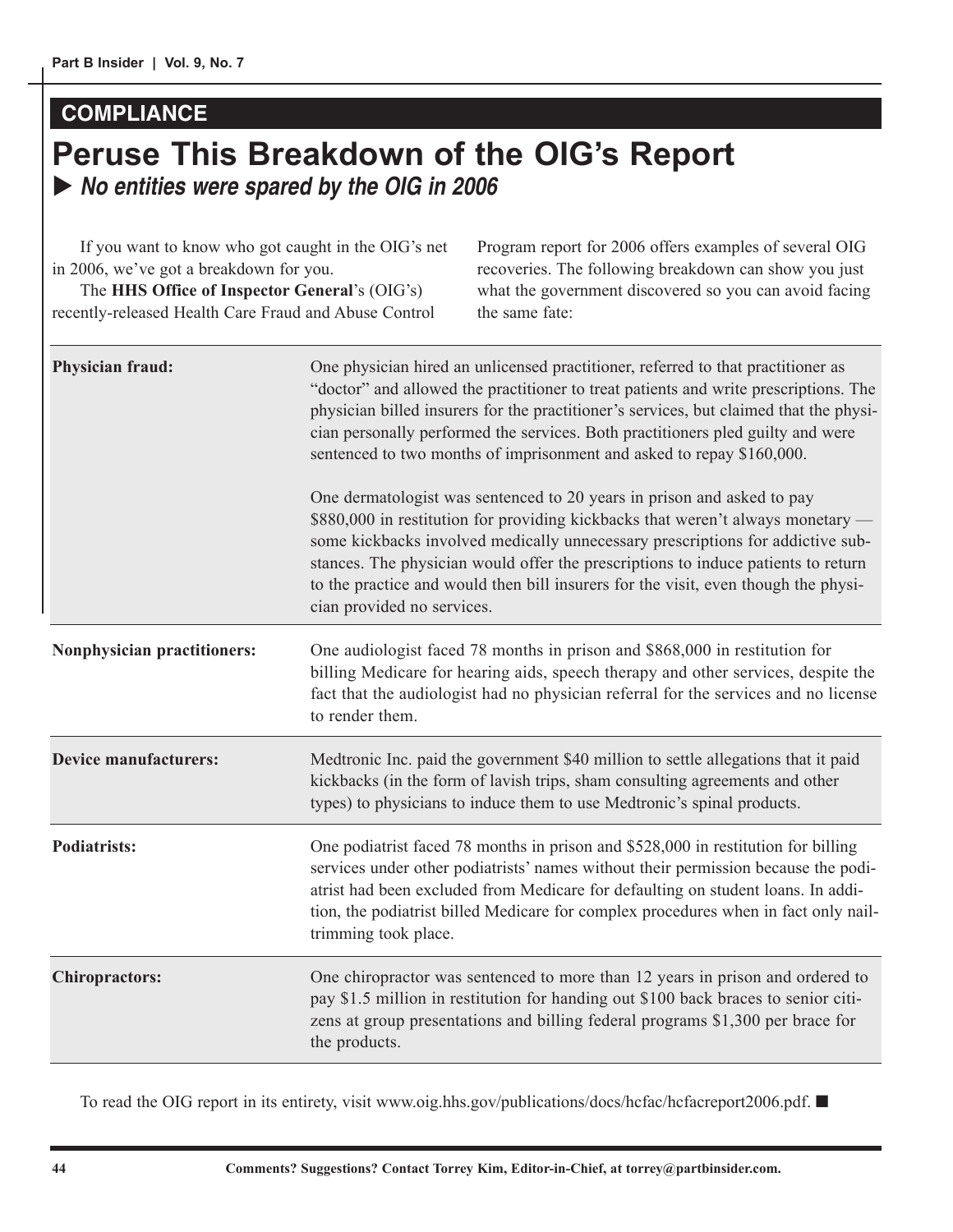# **Don't Count on Patient for WTM Data READER QUESTION**

**Question:** *Recently, we've been faced with several "Welcome to Medicare" appointments that we end up not getting paid for because the patient didn't fit the strict guidelines. How can we prevent this?*

**Answer**: Beneficiaries receive coverage for the new "Welcome to Medicare" (WTM) exam (G0344, *Initial preventive physical examination; face-to-face visit, services limited to new beneficiary during the first six months of Medicare enrollment*), only once in their lifetime — and only within the first six months after joining Medicare. Experts offer these three good practices to help keep track of your new Medicare patients and ensure you get paid for these services:

**1. Ask patients to sign an advance beneficiary notice (ABN).** Practices often have no way to keep track of whether the patient has already received the WTM exam

somewhere else. A signed ABN guarantees that the patient will pay out-ofpocket if Medicare denies the claim.

**2. Add a note to patients' files** when they've had the exam already. This simple act will prevent you from accidentally performing the WTM exam again for patients who have already had it.

**3. Inquire about the patient's exam status** multiple times. When the patient makes his appointment, you should ask if he's just enrolled in Medicare, when that enrollment became effective, and if he's had the WTM exam anywhere else. Then when the patient comes in for his visit, the front-desk staff, as well as the doctor, should ask the same questions.

**4. Check the patients' eligibility with Medicare** to make sure they don't have Medicare Managed Care. Additionally, you should check the patients' Medicare cards to confirm their eligibility date, and make sure

they're still within the window of when they can get their WTM exam.

**5. Ensure that the patient also undergoes a screening EKG.** If you don't have this component, the carrier will deny payment for the WTM exam.

**How:** If the physician performs the EKG in the office using his own equipment, you can report G0366 (*Electrocardiogram, routine ECG with at least 12 leads; with interpretation and report, performed as a component of the initial preventive physical examination*) in addition to G0344.

If he only performs the EKG tracing, report G0367 (*Tracing only, without interpretation and report, performed as a component of the initial preventive examination*) with G0344. When the physician supplies interpretation and report only, report G0368 (*Interpretation and report only, performed as a component of the initial physical examination*) with G0344. ■

| <b>Order or Renew Your Subscription!</b>                                                                                                                                                                                                                                | <b>PAYMENT OPTIONS</b>                                                                                          |
|-------------------------------------------------------------------------------------------------------------------------------------------------------------------------------------------------------------------------------------------------------------------------|-----------------------------------------------------------------------------------------------------------------|
| Yes! Enter my:<br>one-year subscription (44 issues) to <i>Part B Insider</i> for just \$397.<br>□<br>six-month subscription (22 issues) to Part B Insider for just \$199.<br>□<br>Extend! I already subscribe. Extend my subscription for one year for just \$397.<br>□ | $\Box$ Charge my: $\Box$ MasterCard $\Box$ VISA<br>$\Box$ AMEX<br>$\Box$ Discover<br>Exp. Date: $\frac{\ }{\ }$ |
|                                                                                                                                                                                                                                                                         | Signature:                                                                                                      |
|                                                                                                                                                                                                                                                                         | $\Box$ Check enclosed<br>(Make payable to <i>The Coding Institute</i> )                                         |
|                                                                                                                                                                                                                                                                         | $\Box$ Bill me (please add \$15 processing fee<br>for all billed orders)                                        |
|                                                                                                                                                                                                                                                                         |                                                                                                                 |
|                                                                                                                                                                                                                                                                         | Part B Insider<br>Dept. 1380                                                                                    |
| Phone                                                                                                                                                                                                                                                                   | Denver CO 80291-1380                                                                                            |
|                                                                                                                                                                                                                                                                         | Call: (800) 508-2582<br>Fax: (800) 508-2592                                                                     |
| E-mail                                                                                                                                                                                                                                                                  | E-mail: service@medville.com                                                                                    |
| To help us serve you better, please provide all requested information                                                                                                                                                                                                   |                                                                                                                 |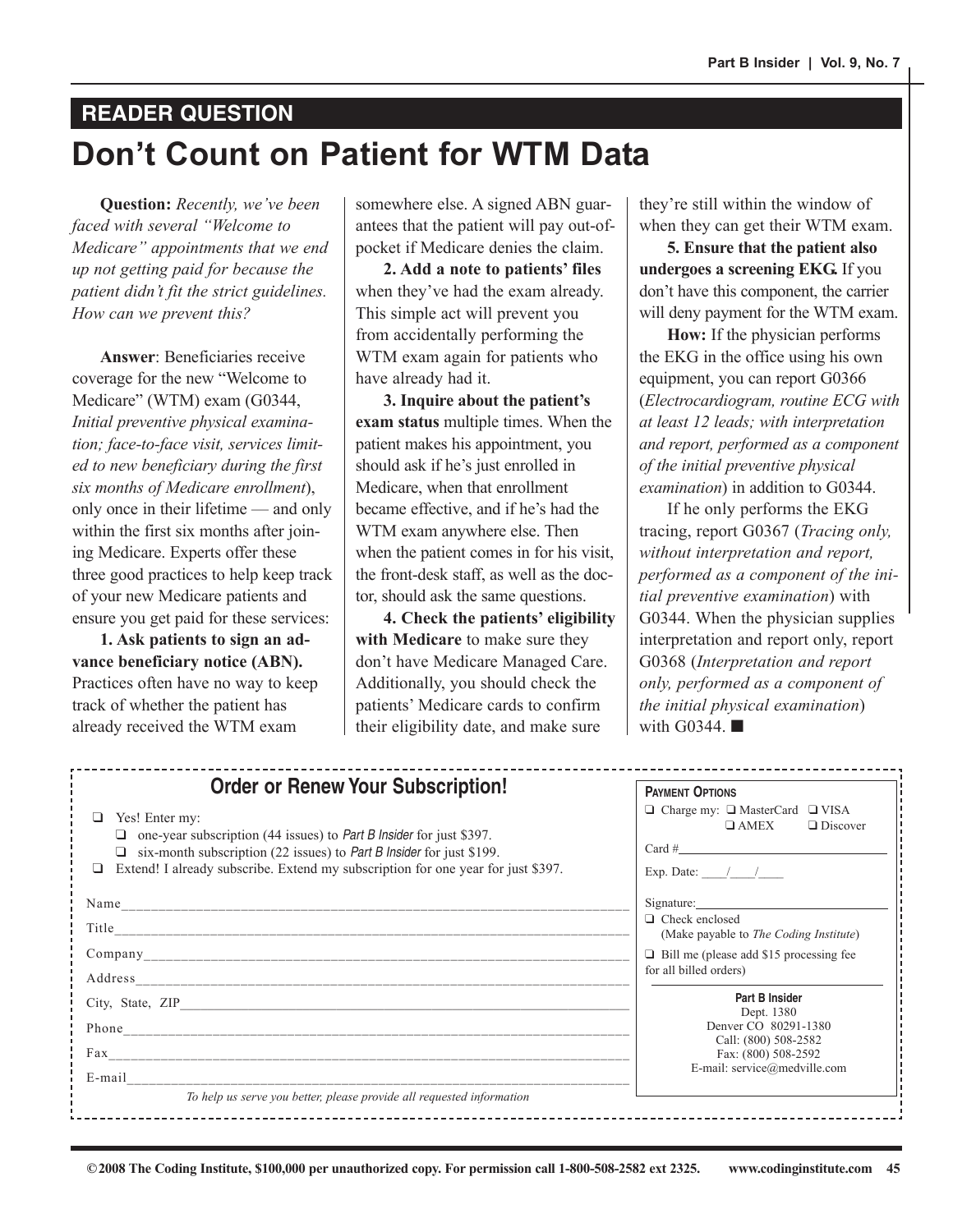# **Part B Coding Coach**

# **4 Questions You Should Ask Before Choosing Debridement Codes** X **FAQ addresses coding conventions for wound care**

Patients who present to your practice for debridement pose a challenge for coders because there are misconceptions floating around about how to properly assign active wound care management (AWCM) codes 97597-97598.

Add to that the confusion regarding selective versus surgical debridement, and you have a potential coding challenge on your hands.

Check out this wound care coding FAQ, and be sure to refer to it before choosing a code for your provider's services.

**Question:** *Who can provide the 97597-97598 service?*

**Answer:** Nonphysician practitioners (NPPs) licensed to perform these procedures (for example, physician assistants, nurse practitioners, enterostomal therapy nurses, wound care nurses, physical therapists) typically report 97597- 97598. CPT designed 97597 (*Removal of devitalized tissue from wound[s], selective debridement, without anesthesia [e.g., high-pressure waterjet with/without suction, sharp selective debridement with scissors, scalpel and forceps], with or without topical application[s], wound assessment, and instruc-*

*tion[s] for ongoing care, may include use of a whirlpool, per session; total wound[s] surface area less than or equal to 20 square centimeters*) and 97598 (*... total wound[s] surface area greater than 20 square centimeters*) for reporting by licensed nonphysician professionals.

Because licensure and state laws vary from state to state, you'll have to check your individual policies to see what "qualifies" an NPP to perform these debridements.

**Note:** Most physicians do not directly perform these debridement services as part of their typical service. But if they do, check your contracts to make sure the payer accepts 97597-97598 when the physician performs the service.

Remember to use 97597-97598 only for encounters during which the provider meets the codes' parameters, says **Sharon Richardson, RN**, compliance officer with **Emergency Groups' Office** in Arcadia, Calif.

**Question:** *What are the parameters for 97597-97598 service?*

**Answer:** When the wound management provider performs selective debridement on a patient, you would code the service with 97597, says

**Jeffrey Linzer, MD, MICP, FAAP, FACEP**, associate medical director of compliance and business affairs for the division of pediatric emergency medicine Department of Pediatrics at **Children's Healthcare of Atlanta** at Egleston.

Selective debridement means removing devitalized tissue from the wound, Richardson says. During selective debridement, the provider does not treat any healthy tissue, only the devitalized tissue.

Check out this definition from **Diversified Clinical Services**, a consulting firm in Jacksonville, Fla. Note how the definition specifies "devitalized tissue":

"Selective debridement is the removal of devitalized tissue (including fibrin, exudates, crusts, and other non-tissue materials) from wounds, without general anesthesia (e.g., high-pressure water jet with/without suction, sharp selective debridement with scissors, scalpel, or forceps), with or without topical applications."

"It's basically removal of dead tissue that is sitting on top of the wound and keeping it from healing," Richardson says of selective debridement. Remember that your provider might use aggressive means of tissue removal for this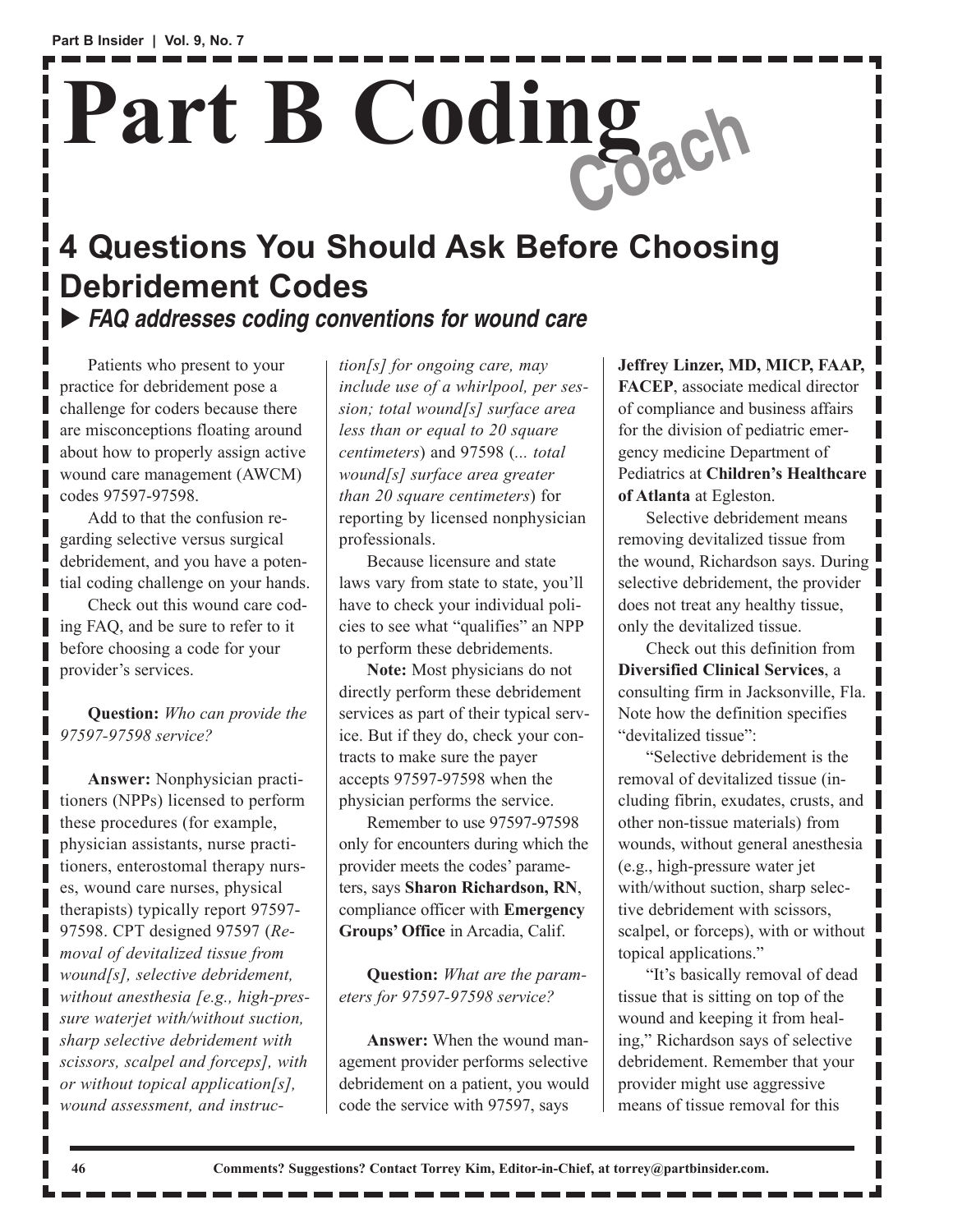# **Part B Coding Coach**

service, including scissors, curettes, water pressure, etc.

No matter the tools of removal, the service is still a selective debridement as long as the provider is not treating healthy tissue, Richardson says.

Consider this example from Linzer:

П

A patient who recently underwent treatment for a 2-cm x 2-cm infected carbuncle on the back of his hand reports to the wound care clinic for a checkup on the injury. The provider examines the wound and removes some devitalized tissue and fibrin from the wound margin with a high-pressure waterjet, and then dresses the wound.

This is an example of a 97597 service. On the claim, report the following:

> • 97597 for the wound care • 680.4 (*Carbuncle and furuncle; hand*), V58.49 (*Other specified aftercare following surgery*) and V58.31 (*Encounter for change or removal of surgical wound dressing*) linked to 97597 to prove medical necessity for the service.

**ICD-9 explanation:** In this example, the first ICD-9 code represents the patient's carbuncle. "The V codes show care for the residual state of the infection," Linzer says.

**Question:** *Who can provide 11000-11044 service?*

**Answer:** Either a physician or a qualified NPP can report services using debridement codes 11000 (*Debridement of extensive eczematous or infected skin; up to 10% of body surface*) through 11044 (*Debridement; skin, subcutaneous tissue, muscle and bone*). If the performing NPP is qualified and the visit meets the parameters for 11000-11044, you can report these codes, Richardson says.

**Question:** *What are the parameters for a 11000-11044 service?*

**Answer:** When the physician or NPP performs surgical debridement, you should report the service with a code from the 11000-11044 series, Linzer says. Surgical debridement means cutting outside the margins of the wound's width or depth into healthy tissue just outside the wound. "So if the debridement is getting down to healthy tissue, then you'd use the 11000-11044 codes," Richardson says.

Here's a definition from Diversified Clinical Services note how the definition does not specify "devitalized tissue":

"Surgical debridement is defined as removal of all tissue necessary to establish a viable margin."

**Example:** A 46-year-old patient with type II uncontrolled diabetes presents to the emergency department (ED) with diabetic ketoacidosis. During a level-four service, the

ED physician discovers cellulitus of the left leg with small areas of necrotic tissue surrounding several wounds. The physician performs significant debridement of the infected tissue while starting highdose antibiotics.

In this scenario, the physician performed surgical debridement. On the claim, report the following:

> • 11000 (*Debridement of extensive eczematous or infected skin; up to 10% of body surface*) for the debridement service

• 99284 (*Emergency department visit for the evaluation and management of a patient, which requires these three key components: a detailed history; a detailed examination; and medical decision-making of moderate complexity*) for the E/M

• Modifier 25 (*Significant, separately identifiable evaluation and management service by the same physician on the same day of the procedure or other service*) appended to 99284 to show that the E/M and debridement were separate services

• 682.6 (*Other cellulitus and abscess; leg, except foot*) linked to 99284 and 11000 for the patient's wound

• 250.12 (*Diabetes with ketoacidosis; type II or unspecified type, uncontrolled*) linked to 11000 and 99284 to represent the patient's diabetes. ■